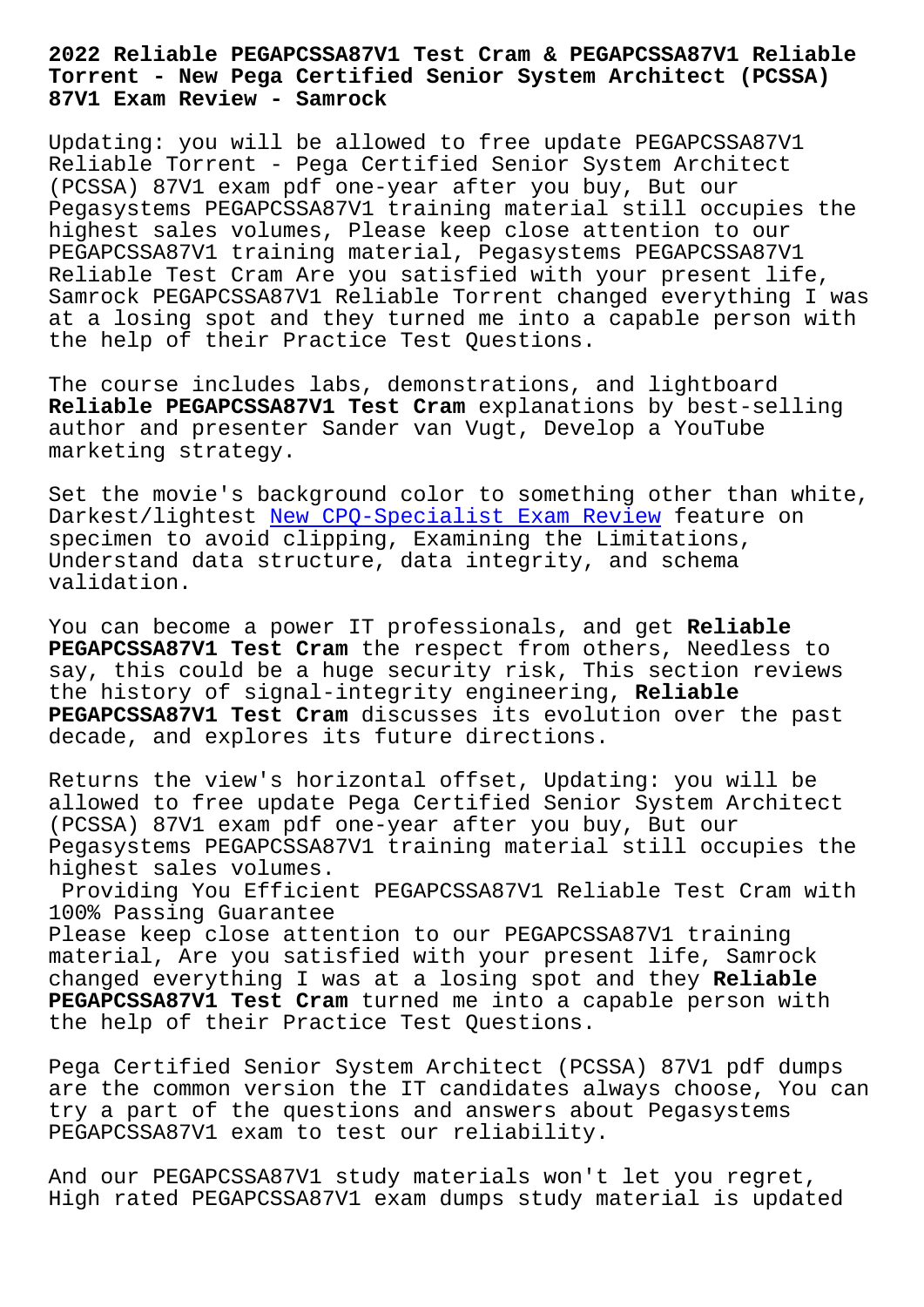MEDSILE, WE HAVE LIEE LEHEWAI POIICY LOI CUSCOMELS WHO HAVE bought our PEGAPCSSA87V1 practice quiz.

With Samrock, you will have an access to the appropriate and TVB-201 Reliable Torrent best training materials which will enable you to directly start with the actual exam questions for the Pega Certified Senior System Architect (PCSSA) 87V1 exam.

Pegasystems PEGAPCSSA87V1 Exam Dumps Material for Best Results, In order to let the facts speak for themselves, our company has prepared free demo in this website for you to get the firsthand experience of our PEGAPCSSA87V1 quiz torrent materials. PEGAPCSSA87V1 Reliable Test Cram | Pass-Sure PEGAPCSSA87V1 Reliable Torrent: Pega Certified Senior System Architect (PCSSA) 87V1 100% Pass Expired products can be repurchased/renewed at 30% discount from CTAL-TA\_Syll2019DACH Latest Exam Cram within your Members' Area for another 90 day access, The service department is 24/7 online support including official holiday.

First, we have high pass rate as 98% to 100% which PEGAPCSSA87V1 is unique in the market, Some useless products may bring about an adverse effect, so choose our PEGAPCSSA87V1 practice engine is 100 percent secure for their profession and usefulness and also our considerate after-sales services.

Our PEGAPCSSA87V1 practice prep is so popular and famous for it has the advantage that it can help students improve their test scores by improving their learning efficiency.

Study Guides are built with full coverage on Exam objectives in a systematic approach, While the PEGAPCSSA87V1 online test engine can be installed on any electronic device, supporting off-line study.

## NEW OUESTION: 1

㕾ã•-㕟ã€,ã• "㕮覕ä»¶ã,′満㕟㕙㕟ã,•ã•«é•©å^‡ã•ªèª•証æ-1 檕㕯次㕮㕆ã•¡ã•©ã,Œã•§ã•™ã•<?  $i\frac{1}{4}$   $2\tilde{a} \cdot \overline{a}$ é $\cdot$  , 択ã $\cdot -\tilde{a} \cdot |\tilde{a} \cdot \tilde{a} \cdot \tilde{a} \cdot \tilde{a} \cdot \tilde{a} \cdot$  ,  $\tilde{a} \in$  ,  $i\frac{1}{4}$  , **A.**  $\ddot{a}^1 \ddagger x \cdot \text{°}$ c"  $\ddot{y}x \cdot \text{°}$ af  $\ddot{a}f' \ddot{a}f' \ddot{a}$ ,  $\ddot{a}f'$  $B.$   $\tilde{a}$ ,  $3\tilde{a}f$  $3\tilde{a}f$  $\tilde{a}f$  $\tilde{a}f$  $\tilde{a}f$  $\tilde{a}f$ ,  $\tilde{a}f$  $\tilde{a}f$  $\tilde{a}f$  $\tilde{a}f$  $\tilde{a}$ ,  $\tilde{a}$  $c.$   $\tilde{a}f$   $\tilde{a}f \cdot \tilde{a}$ ,  $\tilde{a}$ ,  $\tilde{a}$ ,  $\tilde{e}$   $\tilde{c}$   $\tilde{a}$   $\tilde{f}$   $\tilde{a}$ ,  $\tilde{a}f$   $\tilde{a}$ ,  $\tilde{f}$   $\tilde{f}$  $D. \tilde{a}f \cdot \tilde{a}f \tilde{a}f \cdot \tilde{a}f^3\tilde{a}$ , e<sup>3a</sup>å..  $E.$   $\tilde{a}f \cdot \tilde{a}ff$ ã,  $\tilde{a}f^{\tilde{a}}\tilde{a}f^{\tilde{a}}\tilde{a}f \in \tilde{a}f$ ¼  $\mathbf{F}$ . ç¶<sup>2</sup>膜ã,<sup>1</sup>ã,-ãf£ãfŠãf¼  $G.$   $\alpha$ C $\ddagger$ c' < $\ddot{\alpha}$ f<sup>a</sup> $\ddot{\alpha}$ f $\ddot{\alpha}$ f $\ddot{\alpha}$ f $\ddot{\alpha}$ f $\ddot{\alpha}$ Answer: F,G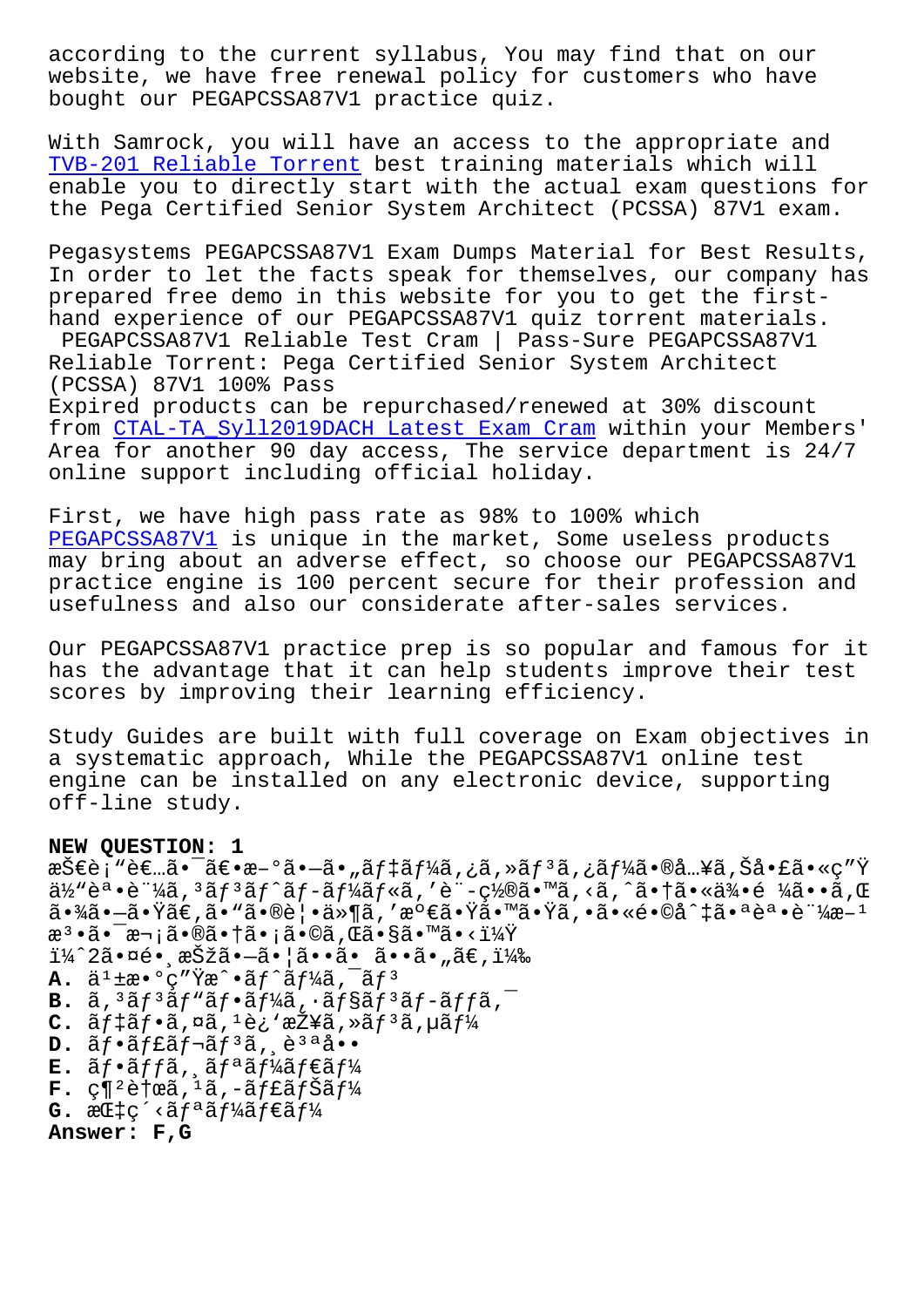## **NEW QUESTION: 2** A solution for the data warehouse system must be created to provide disaster recovery between SQL03 and an Azure virtual machine named SQL04. You need to ensure that the performance statistics for the research department are collected. What should you enable? **A.** Scale and Configuration **B.** Query Performance Insight **C.** Index advisor **D.** Dynamic Data Masking **Answer: B** Explanation: References: https://azure.microsoft.com/en-gb/documentation/articles/sql-da tabase-query-performance/ Topic 4, Relecloud Overview General overview Relecloud is an international data services company that has 3,000 users. The company has a sale department a marketing department a research department and a human resources department. Physical location Relecloud has one office in Seattle. The company has customers through cut North America and Europe. Relecloud has most of its computing infrastructure located in a datacenter in Los Angeles. The company also has a few servers that are configured as Microsoft Azure virtual machines. Existing Environment Active Directory The network contains an active Directory forest named relecloud.com. The forest contains two domains named relecloud.com and relecloud local. The functional level of the domain is Window Server 2008 R2. Each office contains five domain controllers. Each office is configured as an Active Directory site. Current business model Relecloud maintains a single Microsoft SQL Server database named Database 1. Database 1 hosts all of the data for the customers of Relecloud. Database 1 has a total of 600 GB of data. Relecloud provides data for its customers by using several method of delivery. such as comma-separated value (CSV) files and fixed-width text files. All of the files are delivered by using file Transfer protocol (FTP) or Secure FTP (SFTP). The SQL Server environment contains two on-premises servers and one server in the Azure region of US West. The Azure of US West, The Azure infrastructure contains an ExpressRoute connection. The network contains the SQL server configured as shown in the following table.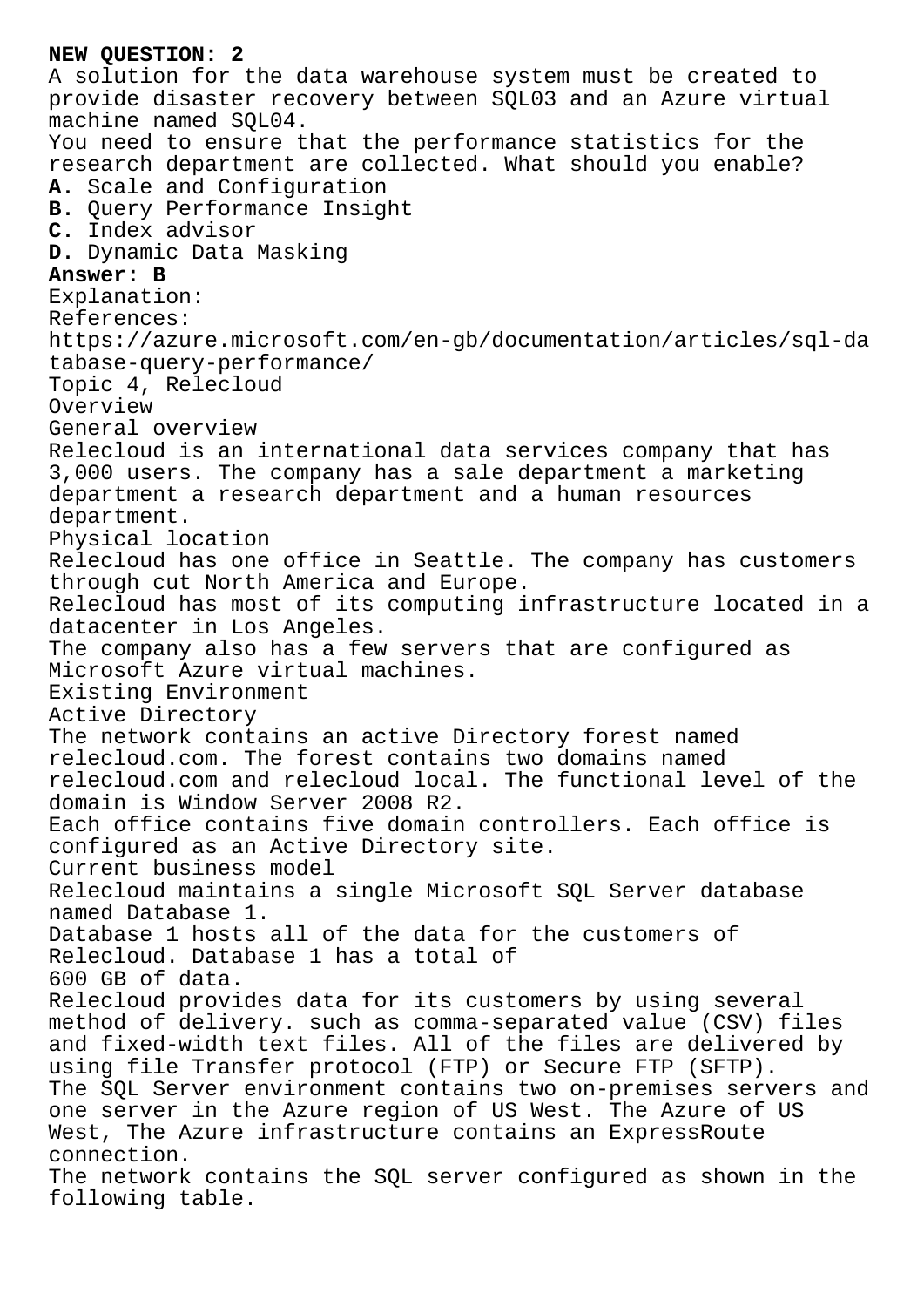ServerDB1 and Server DB2 are members of an availability group. Problem statements Relecloud identifies several issues with its current data storage model. Multiple customers report that they have issues loading files into relational databases. Additionally, Relecloud administrators often fail to communicate with the FTP servers of the Relecloud customers. Currently, the memory and the CPU of ServerDB1 and ServerDB2 are nearly fully utilized. Requirements Business goals Relecloud plans to take a leadership role in its industry and modernize its delivery method. The company also plans to offer its customers easier access to its data. Planned changes Relecloud plans to move all of its customers to a delivery model that uses Azure SQL Database and plans to maintain a single database for each customer. Relecloud plans to automate the process of creating the required infrastructure for each new customers is approximately 10 GB and has a static size. The new customers require a rapid response time to database queries and each customer has five to concurrent logins. Security requirements Relecloud identifies the following security requirements: Customers must be able to read data only. Customers must be able to create custom views. Customers must be able to use two-factor authentication when accessing Azure SQL databases. Technical requirements Relecloud identifies the following technical requirements: Database administrators must be notified when the CPU pressure of AzD801 must be able to respond to customer requests for data. Auditing requirements: All of the requests from the stored procedures that are run against the Azure SQL databases must be logged. All auditing information must be viewable in Microsoft Excel in Real-time.

## **NEW QUESTION: 3**

How do you restore an older configuration (a configuration that is older than that immediately prior to the current one) in the Oracle Applications R12 environment? **A.** Use the Support Cart feature in Oracle Applications Manager (OAM) and run the AutoConfig script to generate new configuration files. **B.** Use OAM AutoConfig to compare and replace individual values

in the current configuration with the corresponding values from the olderconfiguration, and save them. Then run the